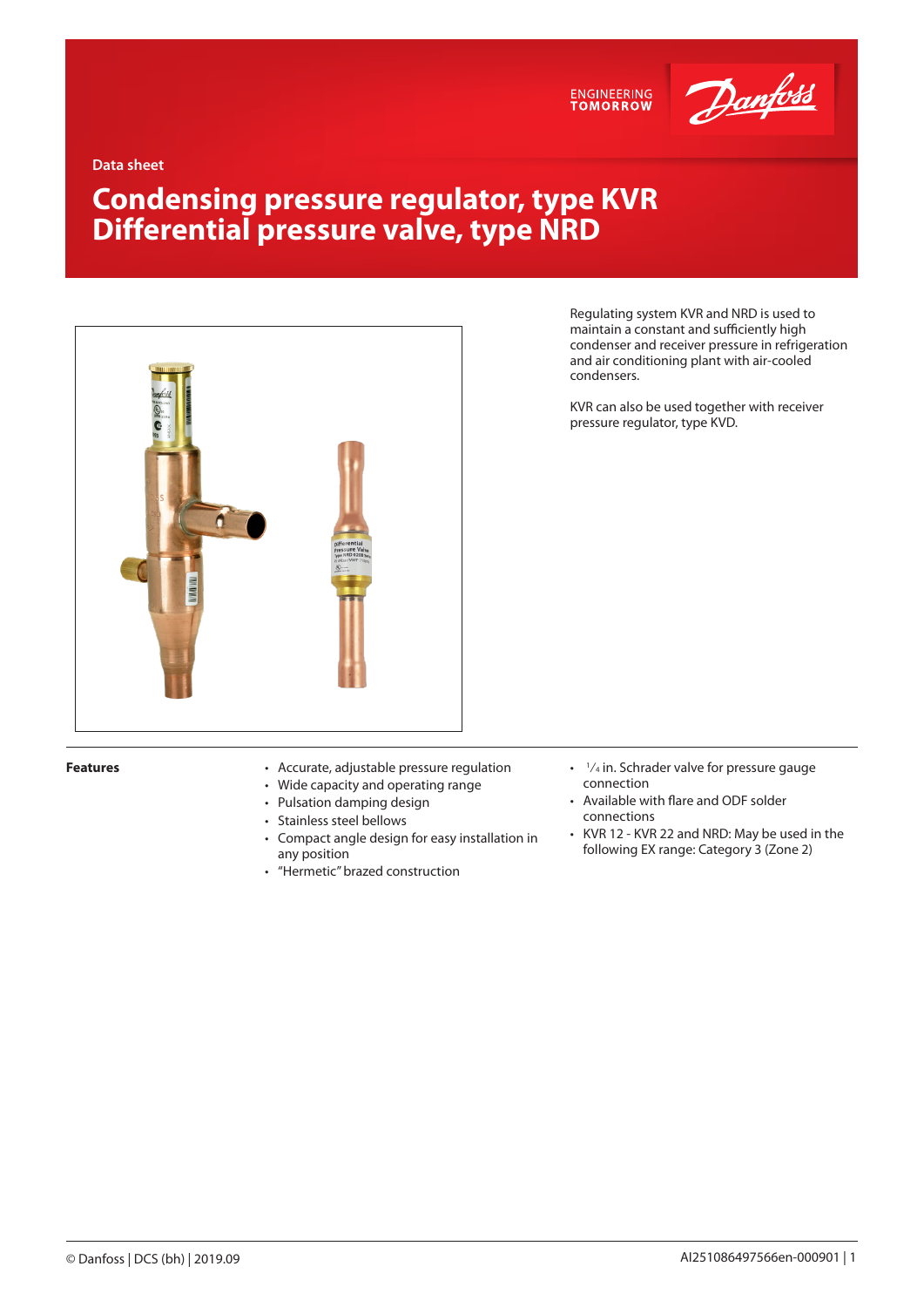

**Approvals** UL LISTED, file SA7200 EAC

### **Technical data**

| Refrigerants                                  | R22, R32**, R1270*, R134a, R290*, R404A, R407A, R407C,<br>R407F, R407H, R410A**, R448A, R449A, R449B, R450A, R452A,<br>R452B**, R454A*, R454B**, R454C*, R455A*, R507, R513A,<br>R515B, R516A, R600*, R600a*, R1233zd(E)**, R1234ze(E)*,<br>R1234vf**<br>*KVR 12 - KVR 22 and NRD only<br>**NRD only |  |  |  |  |  |
|-----------------------------------------------|------------------------------------------------------------------------------------------------------------------------------------------------------------------------------------------------------------------------------------------------------------------------------------------------------|--|--|--|--|--|
| <b>Adjustment range</b>                       | $5 - 17.5$ bar                                                                                                                                                                                                                                                                                       |  |  |  |  |  |
|                                               | Factory setting $= 10$ bar                                                                                                                                                                                                                                                                           |  |  |  |  |  |
| <b>Maximum working pressure</b>               | $KVR: PS/MWP = 28$ bar                                                                                                                                                                                                                                                                               |  |  |  |  |  |
|                                               | NRD: $PS/MWP = 49$ bar                                                                                                                                                                                                                                                                               |  |  |  |  |  |
| Maximum test pressure                         | $KVR: Pe = 31 bar$                                                                                                                                                                                                                                                                                   |  |  |  |  |  |
|                                               | NRD: $Pe = 81$ bar                                                                                                                                                                                                                                                                                   |  |  |  |  |  |
| Medium temperature range                      | KVR: -45 $-$ 130 °C,                                                                                                                                                                                                                                                                                 |  |  |  |  |  |
|                                               | NRD: -50 - 155 °C                                                                                                                                                                                                                                                                                    |  |  |  |  |  |
| P-band                                        | KVR $12 - 22 = 6.2$ bar                                                                                                                                                                                                                                                                              |  |  |  |  |  |
|                                               | KVR 28 – 35 = 5 bar                                                                                                                                                                                                                                                                                  |  |  |  |  |  |
| Minimum opening pressure differential for NRD | Start opening: $\Delta p = 1.4$ bar                                                                                                                                                                                                                                                                  |  |  |  |  |  |

KVR 12 - KVR 22 is evaluated for R290, R454A, R454C, R455A, R600, R600a, R1234ze(E), R1270 by ignition source assessment in accordance with standard EN13463-1.

NRD is evaluated for R32, R1270, R290, R452B, R454A, R454B, R454C R455A, R600, R600a, R1233zd(E), R1234ze(E), R1234yf by ignition source assessment in accordance with standard EN13463-1.

For complete list of approved refrigerants, visit **http://store.danfoss.com/** and search for individual code numbers, where refrigerants are listed as part of technical data.

# **Ordering KVR 12, KVR 15, KVR 22, KVR 28, KVR 35, NRD**

| <b>Type</b>   |                          |       | Rated liquid capacity <sup>1</sup> )<br>(Evaporator capacity)<br><b>IkW1</b> |              | Rated hot gas <sup>1</sup> )<br>(Evaporator capacity)<br><b>IkW1</b> |       |                       |       | Flare<br>connect. $2$ )  |      | Code no.                 | Solder<br>Connect.       |                 | Code no. |
|---------------|--------------------------|-------|------------------------------------------------------------------------------|--------------|----------------------------------------------------------------------|-------|-----------------------|-------|--------------------------|------|--------------------------|--------------------------|-----------------|----------|
|               | <b>R22</b>               | R134a | R404A/<br><b>R507</b>                                                        | <b>R407C</b> | <b>R22</b>                                                           | R134a | R404A/<br><b>R507</b> | R407C | [in]                     | [mm] |                          | [in]                     | [mm]            |          |
| <b>KVR12</b>  | 50.4                     | 47.3  | 36.6                                                                         | 54.4         | 13.2                                                                 | 11.6  | 12.0                  | 14.3  | $\frac{1}{2}$            | 12   | 034L0091                 | 1/2                      | $\qquad \qquad$ | 034L0093 |
|               | 50.4                     | 47.3  | 36.6                                                                         | 54.4         | 13.2                                                                 | 11.6  | 12.0                  | 14.3  | $\overline{\phantom{0}}$ | -    |                          | -                        | 12              | 034L0096 |
| <b>KVR 15</b> | 50.4                     | 47.3  | 36.6                                                                         | 54.4         | 13.2                                                                 | 11.6  | 12.0                  | 14.3  | 5/8                      | 16   | 034L0092                 | 5/8                      | 16              | 034L0097 |
| <b>KVR 22</b> | 50.4                     | 47.3  | 36.6                                                                         | 54.4         | 13.2                                                                 | 11.6  | 12.0                  | 14.3  | $\overline{\phantom{0}}$ | -    |                          | $^{7}/_8$                | 22              | 034L0094 |
| <b>KVR 28</b> | 129                      | 121   | 93.7                                                                         | 139.3        | 34.9                                                                 | 30.6  | 34.9                  | 37.7  | $\overline{\phantom{a}}$ | -    | $\overline{\phantom{0}}$ | $1^{1}/s$                | $\qquad \qquad$ | 034L0095 |
|               | 129                      | 121   | 93.7                                                                         | 139.3        | 34.9                                                                 | 30.6  | 34.9                  | 37.7  |                          | -    |                          | -                        | 28              | 034L0099 |
| <b>KVR 35</b> | 129                      | 121   | 93.7                                                                         | 139.3        | 34.9                                                                 | 30.6  | 34.9                  | 37.7  | -                        | -    | $\overline{\phantom{0}}$ | $1^{3}/8$                | 35              | 034L0100 |
| <b>NRD</b>    |                          |       | -                                                                            | -            |                                                                      |       |                       |       | $\overline{\phantom{a}}$ | -    | $\overline{\phantom{0}}$ | 1/2                      |                 | 020B1132 |
|               | $\overline{\phantom{0}}$ |       | -                                                                            |              |                                                                      |       |                       |       |                          | -    |                          | $\overline{\phantom{0}}$ | 12              | 020B1136 |

The connection dimensions chosen must not be too small, since gas velocities in excess of 40 m / s at the inlet of the regulator can give flow noise.



1 ) Rated capacity is based on:

- evaporating temperature  $t_e$  = -10 °C
- condensing temperature  $t_c = 30$  °C
- pressure drop across the valve
- $\Delta$ <sub>D</sub> = 0.2 bar for liquid capacity  $\Delta p = 0.4$  bar for hot gas capacity
- offset = 3 bar
- 

To select the product for other conditions or refrigerants, use Danfoss Coolselector®2.

2 ) KVR are delivered without flare nuts. Separate flare nuts can be delivered:

- <sup>1</sup> ⁄2 in / 12 mm, code no. 011L1103
- <sup>5</sup> ⁄8 in / 16 mm, code no. 011L1167

**REACH requirements** All Danfoss products fulfill the requirements in REACH. One of the obligations in REACH is to inform customers about presence of Candidate list substances if any, we hereby inform you about one substance on the candidate list:

an O-ring used in this product contains Diisopentylphthalat (CAS no: 605-50-5) in a concentration above 0.1% w/w.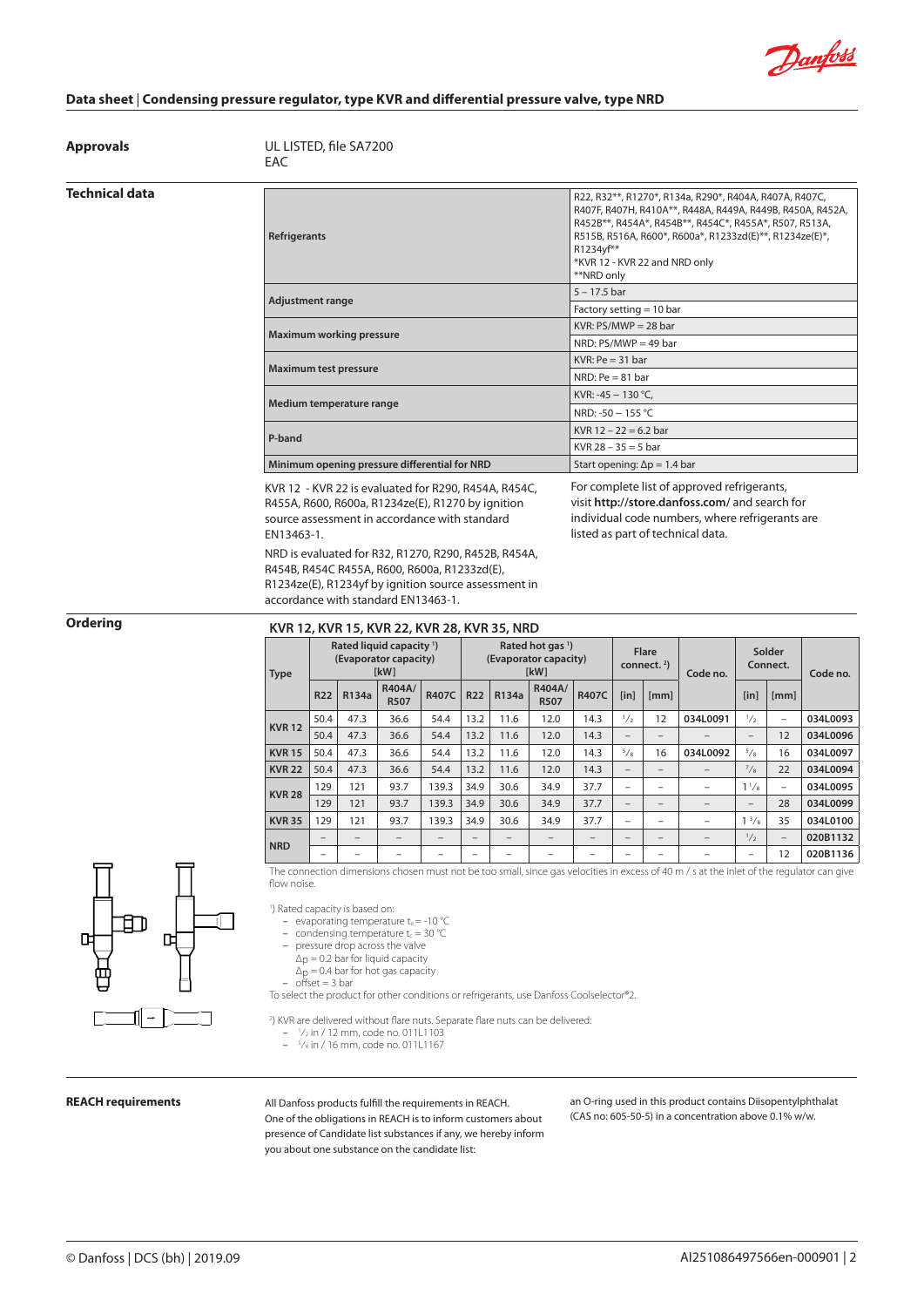Danfoss

# **Liquid capacity Max. regulator capacity Qe <sup>1</sup> )**

|                                |                                             |      |                                         | Liquid capacity in [kW]<br>(Evaporator capacity) |       |              |       |       | Liquid capacity in [kW]<br>(Evaporator capacity) |       |            |
|--------------------------------|---------------------------------------------|------|-----------------------------------------|--------------------------------------------------|-------|--------------|-------|-------|--------------------------------------------------|-------|------------|
| <b>Type</b>                    | Condensing<br>temperature t                 |      |                                         | Offset 1.5 bar                                   |       |              |       |       | Offset 3 bar                                     |       |            |
|                                |                                             |      | Pressure drop across valve $\Delta_{D}$ | <b>[bar]</b>                                     |       |              |       |       | Pressure drop across valve $\Delta_{D}$<br>[bar] |       |            |
|                                | [°C]                                        | 0.1  | 0.2                                     | 0.4                                              | 0.8   | 1.6          | 0.1   | 0.2   | 0.4                                              | 0.8   | 1.6        |
|                                |                                             |      |                                         |                                                  |       | <b>R22</b>   |       |       |                                                  |       | <b>R22</b> |
|                                | 10                                          | 23.7 | 33.5                                    | 47.4                                             | 67.0  | 94.8         | 42.5  | 60.2  | 85.1                                             | 120.4 | 170.5      |
| <b>KVR12</b>                   | 20                                          | 21.8 | 30.8                                    | 43.6                                             | 61.7  | 87.3         | 39.2  | 55.4  | 78.4                                             | 110.9 | 157.0      |
| <b>KVR15</b>                   | 30                                          | 19.8 | 28.1                                    | 39.7                                             | 56.2  | 79.4         | 35.6  | 50.4  | 71.3                                             | 100.9 | 142.9      |
| <b>KVR 22</b>                  | 40                                          | 17.8 | 25.2                                    | 35.6                                             | 50.4  | 71.3         | 32.0  | 45.3  | 64.0                                             | 90.6  | 128.3      |
|                                | 50                                          | 15.7 | 22.2                                    | 31.4                                             | 44.4  | 62.9         | 28.2  | 39.9  | 56.4                                             | 79.9  | 113.1      |
|                                | 10                                          | 60.5 | 85.6                                    | 121.1                                            | 171.2 | 242.3        | 108.9 | 154.0 | 217.8                                            | 308.2 | 436.2      |
|                                | 20                                          | 55.7 | 78.8                                    | 111.4                                            | 157.6 | 223.0        | 100.2 | 141.8 | 200.6                                            | 283.8 | 401.7      |
| <b>KVR 28</b><br><b>KVR 35</b> | 30                                          | 50.7 | 71.7                                    | 101.4                                            | 143.4 | 202.9        | 91.2  | 129.0 | 182.5                                            | 258.2 | 365.5      |
|                                | 40                                          | 45.9 | 64.3                                    | 91.0                                             | 128.7 | 182.1        | 81.9  | 115.8 | 163.9                                            | 231.8 | 328.2      |
|                                | 50                                          | 40.1 | 58.8                                    | 80.3                                             | 113.6 | 160.7        | 72.2  | 102.1 | 144.4                                            | 204.4 | 289.3      |
|                                |                                             |      |                                         |                                                  |       | <b>R134a</b> |       |       |                                                  |       | R134       |
|                                | 10                                          | 22.8 | 32.3                                    | 45.6                                             | 64.6  | 91.3         | 40.7  | 57.5  | 81.4                                             | 115.0 | 163.0      |
| <b>KVR12</b>                   | 20                                          | 20.8 | 29.4                                    | 41.6                                             | 58.8  | 83.2         | 37.1  | 52.5  | 74.2                                             | 105.0 | 149.0      |
| <b>KVR15</b>                   | 30                                          | 18.7 | 26.5                                    | 37.4                                             | 53.0  | 74.9         | 33.4  | 47.3  | 66.9                                             | 94.7  | 134.0      |
| <b>KVR 22</b>                  | 40                                          | 16.6 | 23.5                                    | 33.2                                             | 47.0  | 66.5         | 29.7  | 42.0  | 59.4                                             | 84.1  | 119.0      |
|                                | 50                                          | 14.5 | 20.5                                    | 29.0                                             | 41.0  | 58.0         | 25.9  | 36.6  | 51.8                                             | 73.3  | 104.0      |
|                                | 10                                          | 58.3 | 82.4                                    | 117.0                                            | 165.0 | 233.0        | 104.0 | 147.0 | 208.0                                            | 295.0 | 418.0      |
|                                | 20                                          | 53.1 | 75.1                                    | 106.0                                            | 150.0 | 213.0        | 94.9  | 134.0 | 190.0                                            | 269.0 | 361.0      |
| <b>KVR 28</b><br><b>KVR 35</b> | 30                                          | 47.8 | 67.6                                    | 95.7                                             | 135.0 | 191.0        | 85.5  | 121.0 | 171.0                                            | 242.0 | 343.0      |
|                                | 40                                          | 42.5 | 60.0                                    | 84.9                                             | 120.0 | 170.0        | 76.0  | 108.0 | 152.0                                            | 215.0 | 305.0      |
|                                | 50                                          | 37.0 | 52.3                                    | 74.0                                             | 105.0 | 148.0        | 66.3  | 93.7  | 133.0                                            | 188.0 | 266.0      |
|                                | <sup>1</sup> ) The capacities are based on: |      |                                         |                                                  |       |              |       |       |                                                  |       |            |

|                        | id capacity in [kW]<br>porator capacity) |                                    |              |  |       |       | Liquid capacity in [kW]<br>(Evaporator capacity) |                                                  |              |
|------------------------|------------------------------------------|------------------------------------|--------------|--|-------|-------|--------------------------------------------------|--------------------------------------------------|--------------|
|                        | Offset 1.5 bar                           |                                    |              |  |       |       | Offset 3 bar                                     |                                                  |              |
|                        | [bar]                                    | e drop across valve Δ <sub>D</sub> |              |  |       |       | [bar]                                            | Pressure drop across valve $\Delta_{\mathbf{D}}$ |              |
|                        | 0.4                                      | 0.8                                | 1.6          |  | 0.1   | 0.2   | 0.4                                              | 0.8                                              | 1.6          |
|                        |                                          |                                    | <b>R22</b>   |  |       |       |                                                  |                                                  | R22          |
|                        | 47.4                                     | 67.0                               | 94.8         |  | 42.5  | 60.2  | 85.1                                             | 120.4                                            | 170.5        |
|                        | 43.6                                     | 61.7                               | 87.3         |  | 39.2  | 55.4  | 78.4                                             | 110.9                                            | 157.0        |
|                        | 39.7                                     | 56.2                               | 79.4         |  | 35.6  | 50.4  | 71.3                                             | 100.9                                            | 142.9        |
|                        | 35.6                                     | 50.4                               | 71.3         |  | 32.0  | 45.3  | 64.0                                             | 90.6                                             | 128.3        |
|                        | 31.4                                     | 44.4                               | 62.9         |  | 28.2  | 39.9  | 56.4                                             | 79.9                                             | 113.1        |
|                        | 121.1                                    | 171.2                              | 242.3        |  | 108.9 | 154.0 | 217.8                                            | 308.2                                            | 436.2        |
|                        | 111.4                                    | 157.6                              | 223.0        |  | 100.2 | 141.8 | 200.6                                            | 283.8                                            | 401.7        |
|                        | 101.4                                    | 143.4                              | 202.9        |  | 91.2  | 129.0 | 182.5                                            | 258.2                                            | 365.5        |
|                        | 91.0                                     | 128.7                              | 182.1        |  | 81.9  | 115.8 | 163.9                                            | 231.8                                            | 328.2        |
|                        | 80.3                                     | 113.6                              | 160.7        |  | 72.2  | 102.1 | 144.4                                            | 204.4                                            | 289.3        |
|                        |                                          |                                    | <b>R134a</b> |  |       |       |                                                  |                                                  | <b>R134a</b> |
|                        | 45.6                                     | 64.6                               | 91.3         |  | 40.7  | 57.5  | 81.4                                             | 115.0                                            | 163.0        |
|                        | 41.6                                     | 58.8                               | 83.2         |  | 37.1  | 52.5  | 74.2                                             | 105.0                                            | 149.0        |
|                        | 37.4                                     | 53.0                               | 74.9         |  | 33.4  | 47.3  | 66.9                                             | 94.7                                             | 134.0        |
|                        | 33.2                                     | 47.0                               | 66.5         |  | 29.7  | 42.0  | 59.4                                             | 84.1                                             | 119.0        |
|                        | 29.0                                     | 41.0                               | 58.0         |  | 25.9  | 36.6  | 51.8                                             | 73.3                                             | 104.0        |
|                        | 117.0                                    | 165.0                              | 233.0        |  | 104.0 | 147.0 | 208.0                                            | 295.0                                            | 418.0        |
|                        | 106.0                                    | 150.0                              | 213.0        |  | 94.9  | 134.0 | 190.0                                            | 269.0                                            | 361.0        |
|                        | 95.7                                     | 135.0                              | 191.0        |  | 85.5  | 121.0 | 171.0                                            | 242.0                                            | 343.0        |
|                        | 84.9                                     | 120.0                              | 170.0        |  | 76.0  | 108.0 | 152.0                                            | 215.0                                            | 305.0        |
| 74.0<br>105.0<br>148.0 |                                          |                                    |              |  | 66.3  | 93.7  | 133.0                                            | 188.0                                            | 266.0        |

– Evaporating temperature t<sub>e</sub>= -10 °C<br>– For other evaporating temperatures see table below

# **Correction factors for evaporating temperature te**

| $-e$<br>[°C] | $-40$ | $-30$ | $-20$ | $-10$ |      | 10   |
|--------------|-------|-------|-------|-------|------|------|
| <b>R22</b>   | 1.09  | 1.05  | 1.02  | 1.0   | 0.98 | 0.96 |
| R134a        | 1.14  | 1.09  | 1.04  | 1.0   | 0.96 | 0.93 |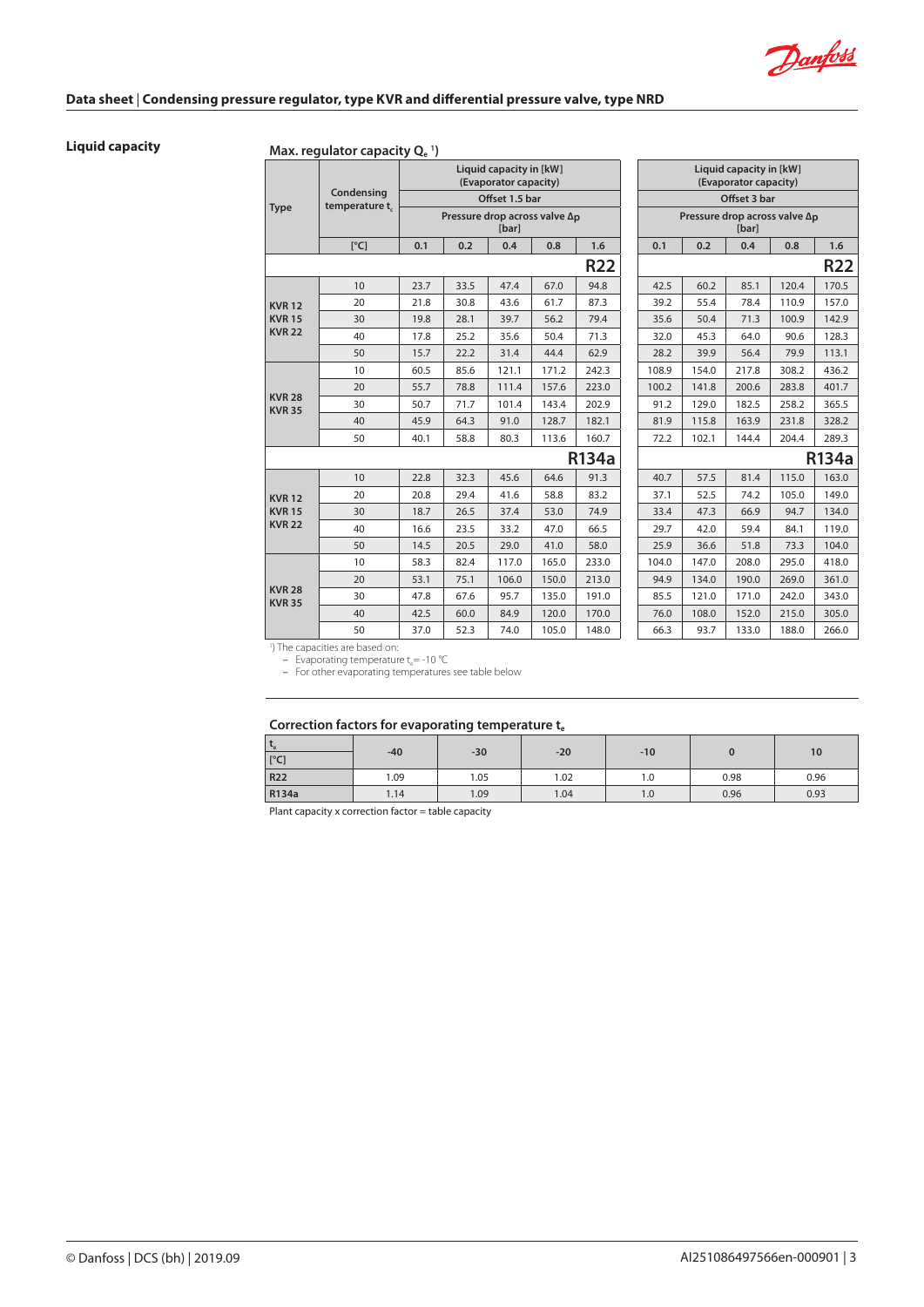Danfoss

#### **Liquid capacity (continued) Max. regulator capacity Qe 1 )**

|                                |                                             |      |                                         | Liquid capacity in [kW]<br>(Evaporator capacity) |              |              |       |       | Liquid capacity in [kW]<br>(Evaporator capacity) |             |       |
|--------------------------------|---------------------------------------------|------|-----------------------------------------|--------------------------------------------------|--------------|--------------|-------|-------|--------------------------------------------------|-------------|-------|
| <b>Type</b>                    | Condensing<br>temperature t <sub>c</sub>    |      |                                         | Offset 1.5 bar                                   |              |              |       |       | Offset 3 bar                                     |             |       |
|                                |                                             |      | Pressure drop across valve $\Delta_{D}$ | <b>[bar]</b>                                     |              |              |       |       | Pressure drop across valve $\Delta_{D}$<br>[bar] |             |       |
|                                | [°C]                                        | 0.1  | 0.2                                     | 0.4                                              | 0.8          | 1.6          | 0.1   | 0.2   | 0.4                                              | 0.8         | 1.6   |
|                                |                                             |      |                                         |                                                  | R404A / R507 |              |       |       |                                                  | R404A / R50 |       |
|                                | 10                                          | 18.4 | 25.9                                    | 36.8                                             | 52.0         | 73.5         | 32.9  | 46.4  | 65.6                                             | 92.9        | 131.3 |
| <b>KVR12</b>                   | 20                                          | 16.4 | 23.2                                    | 32.9                                             | 46.5         | 65.7         | 29.4  | 41.6  | 58.8                                             | 83.2        | 117.6 |
| <b>KVR15</b>                   | 30                                          | 14.5 | 20.5                                    | 29.0                                             | 41.0         | 58.0         | 25.9  | 36.6  | 51.8                                             | 73.3        | 103.7 |
| <b>KVR 22</b>                  | 40                                          | 12.9 | 17.6                                    | 25.0                                             | 35.4         | 50.1         | 22.4  | 31.6  | 44.7                                             | 63.3        | 89.7  |
|                                | 50                                          | 10.5 | 14.9                                    | 21.0                                             | 29.7         | 42.1         | 18.8  | 26.6  | 37.6                                             | 53.2        | 75.4  |
|                                | 10                                          | 46.9 | 66.3                                    | 93.8                                             | 132.3        | 188.0        | 84.0  | 118.7 | 168.0                                            | 237.3       | 337.1 |
|                                | 20                                          | 42.0 | 59.3                                    | 83.9                                             | 118.7        | 168.0        | 75.2  | 106.1 | 150.2                                            | 213.2       | 301.4 |
| <b>KVR 28</b><br><b>KVR 35</b> | 30                                          | 37.0 | 52.3                                    | 73.9                                             | 104.6        | 148.1        | 66.3  | 93.7  | 132.3                                            | 188.0       | 265.7 |
|                                | 40                                          | 31.9 | 45.2                                    | 63.8                                             | 90.3         | 128.1        | 57.2  | 81.0  | 114.5                                            | 161.7       | 228.9 |
|                                | 50                                          | 26.9 | 37.9                                    | 53.7                                             | 75.9         | 107.0        | 48.1  | 68.0  | 96.2                                             | 136.5       | 193.2 |
|                                |                                             |      |                                         |                                                  |              | <b>R407C</b> |       |       |                                                  |             | R407  |
|                                | 10                                          | 25.6 | 36.2                                    | 51.2                                             | 72.6         | 102.3        | 45.9  | 65.0  | 91.9                                             | 130.0       | 184.1 |
| <b>KVR12</b>                   | 20                                          | 23.5 | 33.2                                    | 47.1                                             | 66.6         | 94.3         | 42.3  | 59.8  | 84.7                                             | 119.8       | 169.6 |
| <b>KVR15</b>                   | 30                                          | 21.4 | 30.3                                    | 42.9                                             | 60.7         | 85.7         | 38.4  | 54.4  | 77.0                                             | 109.0       | 154.3 |
| <b>KVR 22</b>                  | 40                                          | 19.4 | 27.5                                    | 38.8                                             | 55.0         | 77.7         | 34.9  | 49.4  | 69.8                                             | 98.8        | 139.8 |
|                                | 50                                          | 17.3 | 24.4                                    | 34.5                                             | 48.8         | 69.2         | 31.0  | 43.9  | 62.0                                             | 87.9        | 124.4 |
|                                | 10                                          | 65.3 | 92.4                                    | 130.7                                            | 184.9        | 261.7        | 117.6 | 166.3 | 235.2                                            | 332.9       | 471.1 |
|                                | 20                                          | 60.1 | 85.1                                    | 120.3                                            | 170.2        | 240.8        | 108.2 | 153.1 | 216.6                                            | 306.5       | 433.8 |
| <b>KVR 28</b><br><b>KVR 35</b> | 30                                          | 54.5 | 77.4                                    | 109.5                                            | 154.9        | 219.1        | 98.5  | 139.3 | 197.1                                            | 278.9       | 394.7 |
|                                | 40                                          | 50.0 | 70.1                                    | 99.2                                             | 140.3        | 198.5        | 89.3  | 126.2 | 178.7                                            | 252.7       | 357.7 |
|                                | 50                                          | 44.1 | 62.5                                    | 88.3                                             | 124.9        | 176.8        | 79.4  | 112.3 | 158.8                                            | 224.8       | 318.2 |
|                                | <sup>1</sup> ) The capacities are based on: |      |                                         |                                                  |              |              |       |       |                                                  |             |       |

| id capacity in [kW]<br>porator capacity)           |              |              | Liquid capacity in [kW]<br>(Evaporator capacity) |       |                                                  |              |              |  |  |  |
|----------------------------------------------------|--------------|--------------|--------------------------------------------------|-------|--------------------------------------------------|--------------|--------------|--|--|--|
| Offset 1.5 bar                                     |              |              |                                                  |       | Offset 3 bar                                     |              |              |  |  |  |
| e drop across valve $\Delta_{\mathbf{D}}$<br>[bar] |              |              |                                                  |       | Pressure drop across valve $\Delta_{D}$<br>[bar] |              |              |  |  |  |
| 0.4                                                | 0.8          | 1.6          | 0.1                                              | 0.2   | 0.4                                              | 0.8          | 1.6          |  |  |  |
|                                                    | R404A / R507 |              |                                                  |       |                                                  | R404A / R507 |              |  |  |  |
| 36.8                                               | 52.0         | 73.5         | 32.9                                             | 46.4  | 65.6                                             | 92.9         | 131.3        |  |  |  |
| 32.9                                               | 46.5         | 65.7         | 29.4                                             | 41.6  | 58.8                                             | 83.2         | 117.6        |  |  |  |
| 29.0                                               | 41.0         | 58.0         | 25.9                                             | 36.6  | 51.8                                             | 73.3         | 103.7        |  |  |  |
| 25.0                                               | 35.4         | 50.1         | 22.4                                             | 31.6  | 44.7                                             | 63.3         | 89.7         |  |  |  |
| 21.0                                               | 29.7         | 42.1         | 18.8                                             | 26.6  | 37.6                                             | 53.2         | 75.4         |  |  |  |
| 93.8                                               | 132.3        | 188.0        | 84.0                                             | 118.7 | 168.0                                            | 237.3        | 337.1        |  |  |  |
| 83.9                                               | 118.7        | 168.0        | 75.2                                             | 106.1 | 150.2                                            | 213.2        | 301.4        |  |  |  |
| 73.9                                               | 104.6        | 148.1        | 66.3                                             | 93.7  | 132.3                                            | 188.0        | 265.7        |  |  |  |
| 63.8                                               | 90.3         | 128.1        | 57.2                                             | 81.0  | 114.5                                            | 161.7        | 228.9        |  |  |  |
| 53.7                                               | 75.9         | 107.0        | 48.1                                             | 68.0  | 96.2                                             | 136.5        | 193.2        |  |  |  |
|                                                    |              | <b>R407C</b> |                                                  |       |                                                  |              | <b>R407C</b> |  |  |  |
| 51.2                                               | 72.6         | 102.3        | 45.9                                             | 65.0  | 91.9                                             | 130.0        | 184.1        |  |  |  |
| 47.1                                               | 66.6         | 94.3         | 42.3                                             | 59.8  | 84.7                                             | 119.8        | 169.6        |  |  |  |
| 42.9                                               | 60.7         | 85.7         | 38.4                                             | 54.4  | 77.0                                             | 109.0        | 154.3        |  |  |  |
| 38.8                                               | 55.0         | 77.7         | 34.9                                             | 49.4  | 69.8                                             | 98.8         | 139.8        |  |  |  |
| 34.5                                               | 48.8         | 69.2         | 31.0                                             | 43.9  | 62.0                                             | 87.9         | 124.4        |  |  |  |
| 130.7                                              | 184.9        | 261.7        | 117.6                                            | 166.3 | 235.2                                            | 332.9        | 471.1        |  |  |  |
| 120.3                                              | 170.2        | 240.8        | 108.2                                            | 153.1 | 216.6                                            | 306.5        | 433.8        |  |  |  |
| 109.5                                              | 154.9        | 219.1        | 98.5                                             | 139.3 | 197.1                                            | 278.9        | 394.7        |  |  |  |
| 99.2                                               | 140.3        | 198.5        | 89.3                                             | 126.2 | 178.7                                            | 252.7        | 357.7        |  |  |  |
| 88.3                                               | 124.9        | 176.8        | 79.4                                             | 112.3 | 158.8                                            | 224.8        | 318.2        |  |  |  |

– Evaporating temperature t<sub>e</sub>= -10 °C<br>– For other evaporating temperatures see table below

# Correction factors for evaporating temperature t<sub>e</sub>

| <b>Le</b><br>[°C] | $-40$ | $-30$ | $-20$ | $-10$ |      | 10   |
|-------------------|-------|-------|-------|-------|------|------|
| R404A / R507      | 1.18  | 1.11  | 1.05  | 1.0   | 0.95 | 0.92 |
| <b>R407C</b>      | 1.12  | 1.08  | 1.04  | 1.0   | 0.97 | 0.93 |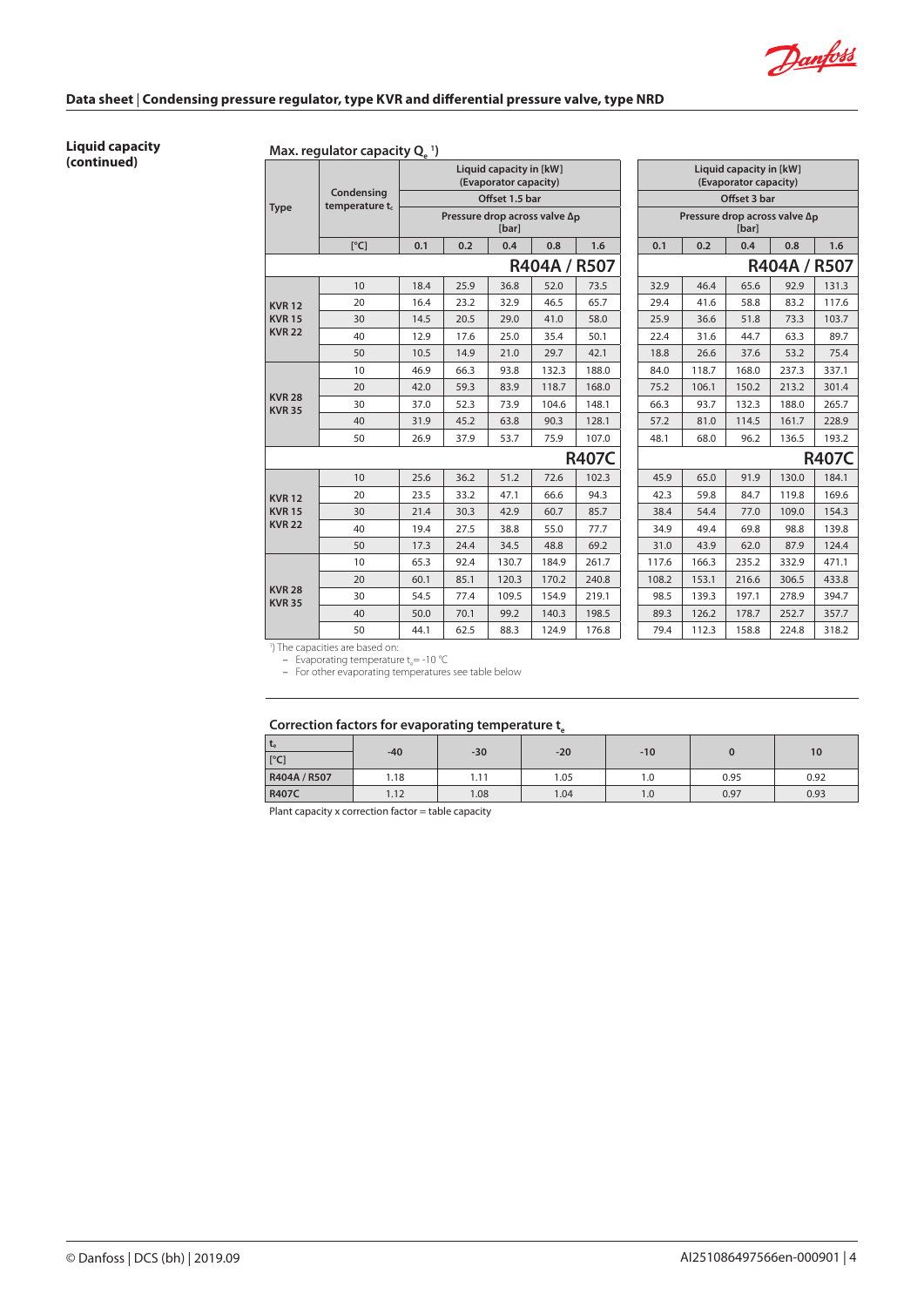Danfoss

# **Hot gas capacity Max. regulator capacity Q**<sub>e</sub><sup>1</sup>)

|                                |                             |      |                                         | Hot gas capacity in [kW]<br>(Evaporator capacity) |      |              |      |      | Hot gas capacity in [kW]<br>(Evaporator capacity) |      |                |
|--------------------------------|-----------------------------|------|-----------------------------------------|---------------------------------------------------|------|--------------|------|------|---------------------------------------------------|------|----------------|
| <b>Type</b>                    | Condensing<br>temperature t |      |                                         | Offset 1.5 bar                                    |      |              |      |      | Offset 3 bar                                      |      |                |
|                                |                             |      | Pressure drop across valve $\Delta_{D}$ | [bar]                                             |      |              |      |      | Pressure drop across valve $\Delta_{D}$<br>[bar]  |      |                |
|                                | [°C]                        | 0.1  | 0.2                                     | 0.4                                               | 0.8  | 1.6          | 0.1  | 0.2  | 0.4                                               | 0.8  | 1.6            |
|                                |                             |      |                                         |                                                   |      | <b>R22</b>   |      |      |                                                   |      | R <sub>2</sub> |
|                                | 10                          | 3.3  | 4.6                                     | 6.4                                               | 8.8  | 11.8         | 6.0  | 8.4  | 11.8                                              | 16.3 | 22.2           |
| <b>KVR12</b>                   | 20                          | 3.5  | 5.0                                     | 6.9                                               | 9.6  | 13.0         | 6.3  | 8.9  | 12.5                                              | 17.4 | 23.9           |
| <b>KVR15</b>                   | 30                          | 3.7  | 5.3                                     | 7.4                                               | 10.3 | 14.4         | 6.6  | 9.4  | 13.2                                              | 18.4 | 25.4           |
| <b>KVR 22</b>                  | 40                          | 3.9  | 5.5                                     | 7.8                                               | 10.9 | 15.0         | 6.9  | 9.8  | 13.7                                              | 19.3 | 26.7           |
|                                | 50                          | 4.1  | 5.7                                     | 8.1                                               | 11.3 | 15.7         | 7.1  | 10.1 | 14.2                                              | 20.0 | 27.7           |
|                                | 10                          | 8.5  | 11.9                                    | 16.6                                              | 22.8 | 30.3         | 15.8 | 22.2 | 31.1                                              | 43.2 | 58.7           |
|                                | 20                          | 9.1  | 12.8                                    | 17.9                                              | 24.8 | 33.5         | 16.7 | 23.5 | 33.1                                              | 46.1 | 63.1           |
| <b>KVR 28</b><br><b>KVR 35</b> | 30                          | 9.7  | 13.6                                    | 19.1                                              | 26.6 | 36.3         | 17.6 | 24.8 | 34.9                                              | 48.7 | 67.2           |
|                                | 40                          | 10.2 | 14.3                                    | 20.1                                              | 28.1 | 38.7         | 18.3 | 25.9 | 36.4                                              | 51.0 | 70.6           |
|                                | 50                          | 10.5 | 14.9                                    | 20.9                                              | 29.2 | 40.4         | 18.9 | 26.6 | 37.5                                              | 52.6 | 73.2           |
|                                |                             |      |                                         |                                                   |      | <b>R134a</b> |      |      |                                                   |      | R134           |
|                                | 10                          | 2.9  | 4.0                                     | 5.6                                               | 7.6  | 9.7          | 5.4  | 7.6  | 10.7                                              | 14.7 | 19.6           |
| <b>KVR12</b>                   | 20                          | 3.1  | 4.3                                     | 6.0                                               | 8.2  | 10.8         | 5.6  | 7.9  | 11.1                                              | 15.4 | 20.8           |
| <b>KVR15</b>                   | 30                          | 3.2  | 4.5                                     | 6.3                                               | 8.8  | 11.7         | 5.8  | 8.2  | 11.6                                              | 16.1 | 21.9           |
| <b>KVR 22</b>                  | 40                          | 3.4  | 4.7                                     | 6.6                                               | 9.2  | 12.5         | 6.0  | 8.5  | 11.9                                              | 16.6 | 22.8           |
|                                | 50                          | 3.4  | 4.8                                     | 6.8                                               | 9.5  | 13.0         | 6.1  | 8.6  | 12.1                                              | 16.9 | 23.3           |
|                                | 10                          | 7.5  | 10.5                                    | 14.5                                              | 19.6 | 25.0         | 14.4 | 20.2 | 28.2                                              | 38.8 | 51.8           |
|                                | 20                          | 7.9  | 11.1                                    | 15.5                                              | 21.2 | 27.8         | 15.0 | 21.0 | 29.5                                              | 40.8 | 55.C           |
| <b>KVR 28</b><br><b>KVR 35</b> | 30                          | 8.4  | 11.8                                    | 16.4                                              | 22.6 | 30.2         | 15.5 | 21.8 | 30.6                                              | 42.5 | 57.9           |
|                                | 40                          | 8.7  | 12.2                                    | 17.1                                              | 23.7 | 32.1         | 15.9 | 22.4 | 31.5                                              | 43.9 | 60.3           |
|                                | 50                          | 8.9  | 12.5                                    | 17.6                                              | 24.5 | 33.5         | 16.1 | 22.7 | 32.0                                              | 44.7 | 61.7           |

| as capacity in [kW]<br>porator capacity) |                                    |            | Hot gas capacity in [kW]<br>(Evaporator capacity) |      |                                                  |      |              |  |  |  |
|------------------------------------------|------------------------------------|------------|---------------------------------------------------|------|--------------------------------------------------|------|--------------|--|--|--|
| Offset 1.5 bar                           |                                    |            |                                                   |      | Offset 3 bar                                     |      |              |  |  |  |
| [bar]                                    | e drop across valve Δ <sub>D</sub> |            |                                                   |      | Pressure drop across valve $\Delta_{D}$<br>[bar] |      |              |  |  |  |
| 0.4                                      | 0.8                                | 1.6        | 0.1                                               | 0.2  | 0.4                                              | 0.8  | 1.6          |  |  |  |
|                                          |                                    | <b>R22</b> |                                                   |      |                                                  |      | <b>R22</b>   |  |  |  |
| 6.4                                      | 8.8                                | 11.8       | 6.0                                               | 8.4  | 11.8                                             | 16.3 | 22.2         |  |  |  |
| 6.9                                      | 9.6                                | 13.0       | 6.3                                               | 8.9  | 12.5                                             | 17.4 | 23.9         |  |  |  |
| 7.4                                      | 10.3                               | 14.4       | 6.6                                               | 9.4  | 13.2                                             | 18.4 | 25.4         |  |  |  |
| 7.8                                      | 10.9                               | 15.0       | 6.9                                               | 9.8  | 13.7                                             | 19.3 | 26.7         |  |  |  |
| 8.1                                      | 11.3                               | 15.7       | 7.1                                               | 10.1 | 14.2                                             | 20.0 | 27.7         |  |  |  |
| 16.6                                     | 22.8                               | 30.3       | 15.8                                              | 22.2 | 31.1                                             | 43.2 | 58.7         |  |  |  |
| 17.9                                     | 24.8                               | 33.5       | 16.7                                              | 23.5 | 33.1                                             | 46.1 | 63.1         |  |  |  |
| 19.1                                     | 26.6                               | 36.3       | 17.6                                              | 24.8 | 34.9                                             | 48.7 | 67.2         |  |  |  |
| 20.1                                     | 28.1                               | 38.7       | 18.3                                              | 25.9 | 36.4                                             | 51.0 | 70.6         |  |  |  |
| 20.9                                     | 29.2                               | 40.4       | 18.9                                              | 26.6 | 37.5                                             | 52.6 | 73.2         |  |  |  |
|                                          |                                    | R134a      |                                                   |      |                                                  |      | <b>R134a</b> |  |  |  |
| 5.6                                      | 7.6                                | 9.7        | 5.4                                               | 7.6  | 10.7                                             | 14.7 | 19.6         |  |  |  |
| 6.0                                      | 8.2                                | 10.8       | 5.6                                               | 7.9  | 11.1                                             | 15.4 | 20.8         |  |  |  |
| 6.3                                      | 8.8                                | 11.7       | 5.8                                               | 8.2  | 11.6                                             | 16.1 | 21.9         |  |  |  |
| 6.6                                      | 9.2                                | 12.5       | 6.0                                               | 8.5  | 11.9                                             | 16.6 | 22.8         |  |  |  |
| 6.8                                      | 9.5                                | 13.0       | 6.1                                               | 8.6  | 12.1                                             | 16.9 | 23.3         |  |  |  |
| 14.5                                     | 19.6                               | 25.0       | 14.4                                              | 20.2 | 28.2                                             | 38.8 | 51.8         |  |  |  |
| 15.5                                     | 21.2                               | 27.8       | 15.0                                              | 21.0 | 29.5                                             | 40.8 | 55.0         |  |  |  |
| 16.4                                     | 22.6                               | 30.2       | 15.5                                              | 21.8 | 30.6                                             | 42.5 | 57.9         |  |  |  |
| 17.1                                     | 23.7                               | 32.1       | 15.9                                              | 22.4 | 31.5                                             | 43.9 | 60.3         |  |  |  |
| 17.6                                     | 24.5                               | 33.5       | 16.1                                              | 22.7 | 32.0                                             | 44.7 | 61.7         |  |  |  |
|                                          |                                    |            |                                                   |      |                                                  |      |              |  |  |  |

1 ) The capacities are based on:

– Evaporating temperature t<sub>e</sub>= -10 ℃<br>– For other evaporating temperatures see table below

# Correction factors for evaporating temperature t<sub>a</sub>

| $t_{e}$<br>[°C] | $-40$ | $-30$ | $-20$ | $-10$ |      | 10   |
|-----------------|-------|-------|-------|-------|------|------|
| <b>R22</b>      | 1.09  | 1.05  | 1.02  | 1.0   | 0.98 | 0.96 |
| R134a           | 1.14  | 1.09  | 1.04  | 1.0   | 0.96 | 0.93 |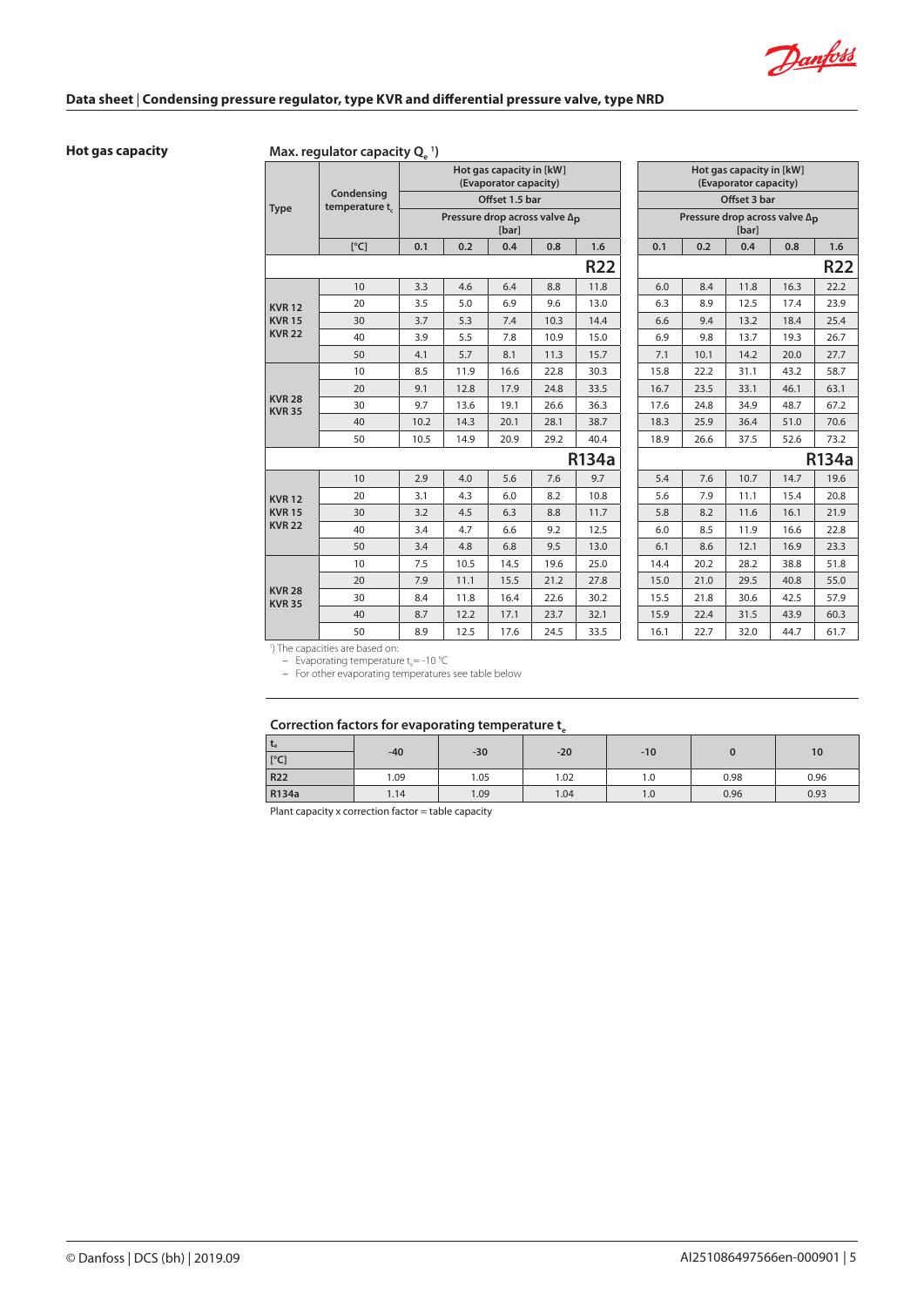Danfoss

**Hot gas capacity (continued)**

# **Max. regulator capacity Q<sub>e</sub>**<sup>1</sup>)

|                                |                             |      |                                         | Hot gas capacity in [kW]<br>(Evaporator capacity) |              |              |                                                  |      | Hot gas capacity in [kW]<br>(Evaporator capacity) |             |             |  |  |
|--------------------------------|-----------------------------|------|-----------------------------------------|---------------------------------------------------|--------------|--------------|--------------------------------------------------|------|---------------------------------------------------|-------------|-------------|--|--|
|                                | Condensing<br>temperature t |      |                                         | Offset 1.5 bar                                    |              |              | Offset 3 bar                                     |      |                                                   |             |             |  |  |
| <b>Type</b>                    |                             |      | Pressure drop across valve $\Delta_{D}$ | [bar]                                             |              |              | Pressure drop across valve $\Delta_{D}$<br>[bar] |      |                                                   |             |             |  |  |
|                                | [°C]                        | 0.1  | 0.2                                     | 0.4                                               | 0.8          | 1.6          | 0.1                                              | 0.2  | 0.4                                               | 0.8         | 1.6         |  |  |
|                                |                             |      |                                         |                                                   | R404A / R507 |              |                                                  |      |                                                   | R404A / R50 |             |  |  |
|                                | 10                          | 3.2  | 4.5                                     | 6.3                                               | 8.6          | 11.7         | 5.8                                              | 8.1  | 11.3                                              | 15.8        | 21.6        |  |  |
| <b>KVR12</b>                   | 20                          | 3.4  | 4.7                                     | 6.6                                               | 9.2          | 12.4         | 6.1                                              | 8.4  | 11.8                                              | 16.5        | 22.7        |  |  |
| <b>KVR15</b>                   | 30                          | 3.5  | 4.9                                     | 6.8                                               | 9.5          | 13.0         | 6.1                                              | 8.5  | 12.0                                              | 16.8        | 23.2        |  |  |
| <b>KVR 22</b>                  | 40                          | 3.5  | 4.9                                     | 6.8                                               | 9.6          | 13.1         | 6.1                                              | 8.6  | 12.1                                              | 16.9        | 23.2        |  |  |
|                                | 50                          | 3.5  | 4.9                                     | 6.8                                               | 9.6          | 13.1         | 6.1                                              | 8.6  | 12.1                                              | 16.9        | 23.2        |  |  |
|                                | 10                          | 8.3  | 11.7                                    | 16.2                                              | 22.3         | 30.0         | 15.8                                             | 22.2 | 31.1                                              | 43.2        | 58.7        |  |  |
|                                | 20                          | 8.7  | 12.2                                    | 17.1                                              | 23.7         | 32.2         | 16.7                                             | 23.5 | 33.1                                              | 46.1        | 63.1        |  |  |
| <b>KVR 28</b><br><b>KVR 35</b> | 30                          | 8.9  | 12.5                                    | 17.6                                              | 24.4         | 33.5         | 17.6                                             | 24.8 | 34.9                                              | 48.7        | 67.2        |  |  |
|                                | 40                          | 9.0  | 12.6                                    | 17.8                                              | 24.8         | 33.0         | 18.3                                             | 25.9 | 36.4                                              | 51.0        | 70.6        |  |  |
|                                | 50                          | 9.0  | 12.6                                    | 17.8                                              | 24.8         | 33.5         | 18.9                                             | 26.6 | 37.5                                              | 52.6        | 73.2        |  |  |
|                                |                             |      |                                         |                                                   |              | <b>R407C</b> |                                                  |      |                                                   |             | <b>R407</b> |  |  |
|                                | 10                          | 3.6  | 5.0                                     | 6.9                                               | 9.5          | 12.8         | 6.5                                              | 9.1  | 12.7                                              | 17.6        | 24.0        |  |  |
| <b>KVR12</b>                   | 20                          | 3.8  | 5.4                                     | 7.5                                               | 10.4         | 14.0         | 6.8                                              | 9.6  | 13.5                                              | 18.8        | 25.8        |  |  |
| <b>KVR15</b>                   | 30                          | 4.0  | 5.8                                     | 8.0                                               | 11.1         | 15.5         | 7.1                                              | 10.2 | 14.3                                              | 19.9        | 27.4        |  |  |
| <b>KVR 22</b>                  | 40                          | 4.2  | 6.0                                     | 8.5                                               | 11.9         | 16.4         | 7.5                                              | 10.7 | 14.9                                              | 21.0        | 29.1        |  |  |
|                                | 50                          | 4.5  | 6.3                                     | 8.9                                               | 12.4         | 17.3         | 7.8                                              | 11.1 | 15.6                                              | 22.0        | 30.5        |  |  |
|                                | 10                          | 9.2  | 12.9                                    | 17.9                                              | 24.7         | 32.7         | 17.1                                             | 24.0 | 33.6                                              | 46.7        | 63.4        |  |  |
|                                | 20                          | 9.8  | 13.8                                    | 19.3                                              | 26.8         | 36.2         | 18.0                                             | 25.4 | 35.7                                              | 49.8        | 68.1        |  |  |
| <b>KVR 28</b><br><b>KVR 35</b> | 30                          | 10.5 | 14.7                                    | 20.6                                              | 28.7         | 39.2         | 19.0                                             | 26.8 | 37.7                                              | 52.6        | 72.6        |  |  |
|                                | 40                          | 11.1 | 15.6                                    | 21.9                                              | 30.6         | 42.2         | 19.9                                             | 28.2 | 39.7                                              | 55.6        | 77.0        |  |  |
|                                | 50                          | 11.6 | 16.4                                    | 23.0                                              | 32.1         | 44.4         | 20.8                                             | 29.3 | 41.3                                              | 57.9        | 80.5        |  |  |

| as capacity in [kW]<br>porator capacity) |              |              |     | Hot gas capacity in [kW]<br>(Evaporator capacity) |      |      |      |      |  |  |  |  |  |
|------------------------------------------|--------------|--------------|-----|---------------------------------------------------|------|------|------|------|--|--|--|--|--|
| Offset 1.5 bar                           |              |              |     | Offset 3 bar                                      |      |      |      |      |  |  |  |  |  |
| e drop across valve $\Delta p$<br>[bar]  |              |              |     | Pressure drop across valve $\Delta p$<br>[bar]    |      |      |      |      |  |  |  |  |  |
| 0.4                                      | 0.8          | 1.6          |     | 0.1                                               | 0.2  | 0.4  | 0.8  | 1.6  |  |  |  |  |  |
|                                          | R404A / R507 |              |     | R404A / R507                                      |      |      |      |      |  |  |  |  |  |
| 6.3                                      | 11.7         |              | 5.8 | 8.1                                               | 11.3 | 15.8 | 21.6 |      |  |  |  |  |  |
| 6.6                                      | 9.2          | 12.4         |     | 6.1                                               | 8.4  | 11.8 | 16.5 | 22.7 |  |  |  |  |  |
| 6.8                                      | 9.5          | 13.0         |     | 6.1                                               | 8.5  | 12.0 | 16.8 | 23.2 |  |  |  |  |  |
| 6.8                                      | 9.6          | 13.1         |     | 6.1                                               | 8.6  | 12.1 | 16.9 | 23.2 |  |  |  |  |  |
| 6.8                                      | 9.6          | 13.1         |     | 6.1                                               | 8.6  | 12.1 | 16.9 | 23.2 |  |  |  |  |  |
| 16.2                                     | 22.3         | 30.0         |     | 15.8                                              | 22.2 | 31.1 | 43.2 | 58.7 |  |  |  |  |  |
| 17.1                                     | 23.7         | 32.2         |     | 16.7                                              | 23.5 | 33.1 | 46.1 | 63.1 |  |  |  |  |  |
| 17.6                                     | 24.4         | 33.5         |     | 17.6                                              | 24.8 | 34.9 | 48.7 | 67.2 |  |  |  |  |  |
| 17.8                                     | 24.8         | 33.0         |     | 18.3                                              | 25.9 | 36.4 | 51.0 | 70.6 |  |  |  |  |  |
| 17.8                                     | 24.8         | 33.5         |     | 18.9                                              | 26.6 | 37.5 | 52.6 | 73.2 |  |  |  |  |  |
|                                          |              | <b>R407C</b> |     | <b>R407C</b>                                      |      |      |      |      |  |  |  |  |  |
| 6.9                                      | 9.5<br>12.8  |              |     | 6.5                                               | 9.1  | 12.7 | 17.6 | 24.0 |  |  |  |  |  |
| 7.5                                      | 10.4         | 14.0         |     | 6.8                                               | 9.6  | 13.5 | 18.8 | 25.8 |  |  |  |  |  |
| 8.0                                      | 11.1         | 15.5         |     | 7.1                                               | 10.2 | 14.3 | 19.9 | 27.4 |  |  |  |  |  |
| 8.5                                      | 11.9         | 16.4         |     | 7.5                                               | 10.7 | 14.9 | 21.0 | 29.1 |  |  |  |  |  |
| 8.9                                      | 12.4         | 17.3         |     | 7.8                                               | 11.1 | 15.6 | 22.0 | 30.5 |  |  |  |  |  |
| 17.9                                     | 24.7         | 32.7         |     | 17.1                                              | 24.0 | 33.6 | 46.7 | 63.4 |  |  |  |  |  |
| 19.3                                     | 26.8         | 36.2         |     | 18.0                                              | 25.4 | 35.7 | 49.8 | 68.1 |  |  |  |  |  |
| 20.6                                     | 28.7         | 39.2         |     | 19.0                                              | 26.8 | 37.7 | 52.6 | 72.6 |  |  |  |  |  |
| 21.9                                     | 30.6         | 42.2         |     | 19.9                                              | 28.2 | 39.7 | 55.6 | 77.0 |  |  |  |  |  |
| 23.0<br>32.1<br>44.4                     |              |              |     | 20.8                                              | 29.3 | 41.3 | 57.9 | 80.5 |  |  |  |  |  |

1 ) The capacities are based on:

– Evaporating temperature t<sub>e</sub>= -10 ℃<br>– For other evaporating temperatures see table below

# Correction factors for evaporating temperature t<sub>e</sub>

| $\mathbf{v}_\alpha$<br>[°C] | $-40$ | $-30$ | $-20$ | $-10$ |      | 10   |
|-----------------------------|-------|-------|-------|-------|------|------|
| R404A / R507                | 1.18  | 1.11  | 1.05  | 0.1   | 0.95 | 0.92 |
| R407C                       | 1.12  | 1.08  | 1.04  | 1.0   | 0.97 | 0.93 |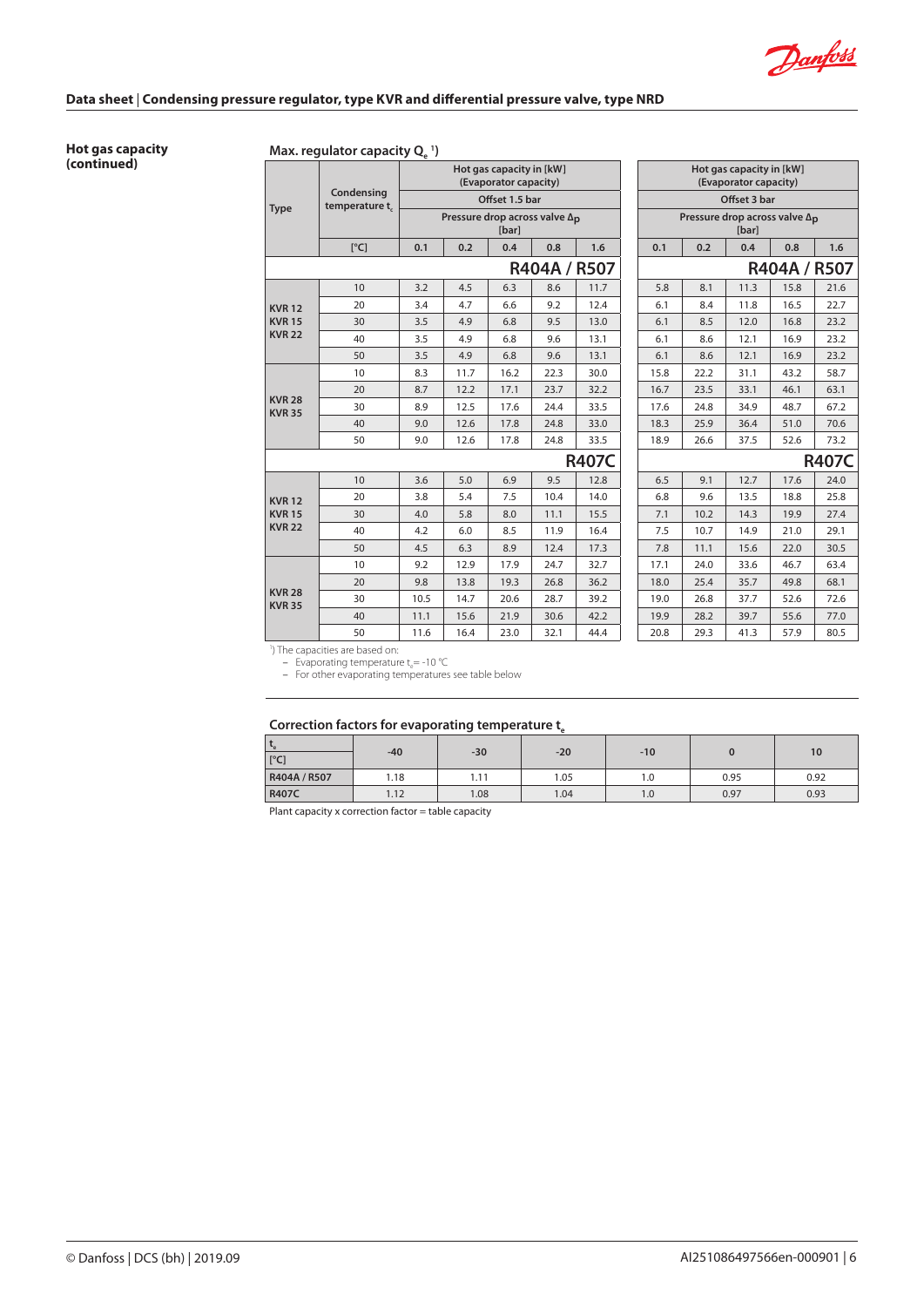

#### **Sizing**

For optimum performance, it is important to select a KVR valve according to system conditions and application.

The following data must be used when sizing a KVR valve:

- Refrigerant: HCFC, HFC and HC: KVR 12 KVR 22, HCFC and non-flammable HFC: KVR 28 – KVR 35
- Evaporator capacity  $Q_e$  (plant capacity)
- Evaporating temperature  $t_e$  in  $[°C]$
- Condensing temperature  $t_c$  in  $[°C]$
- Connection type: flare or solder
- Connection size in [in]

#### **Valve selection**

#### Example

When selecting the appropiate valve it may be necessary to convert the actual evaporator capacity using a correction factors. This is required when your system conditions are different than the table conditions. The selection is also dependant on the acceptable pressure drop across the valve. The following example illustrates how this is done.

KVR in a liquid capacity application

- Refrigerant: R22 example
- Evaporator capacity:  $Q_e$ = 100 kW (plant capacity)
- Evaporating temperature:  $t_e$  = -40 °C
- Condensing temperature:  $t_c = 30$  °C
- Connection type: Solder
- Connection size:  $5\frac{1}{8}$  in

# **Application example**

Liquid capacity application



# **Application example**

Liquid capacity application

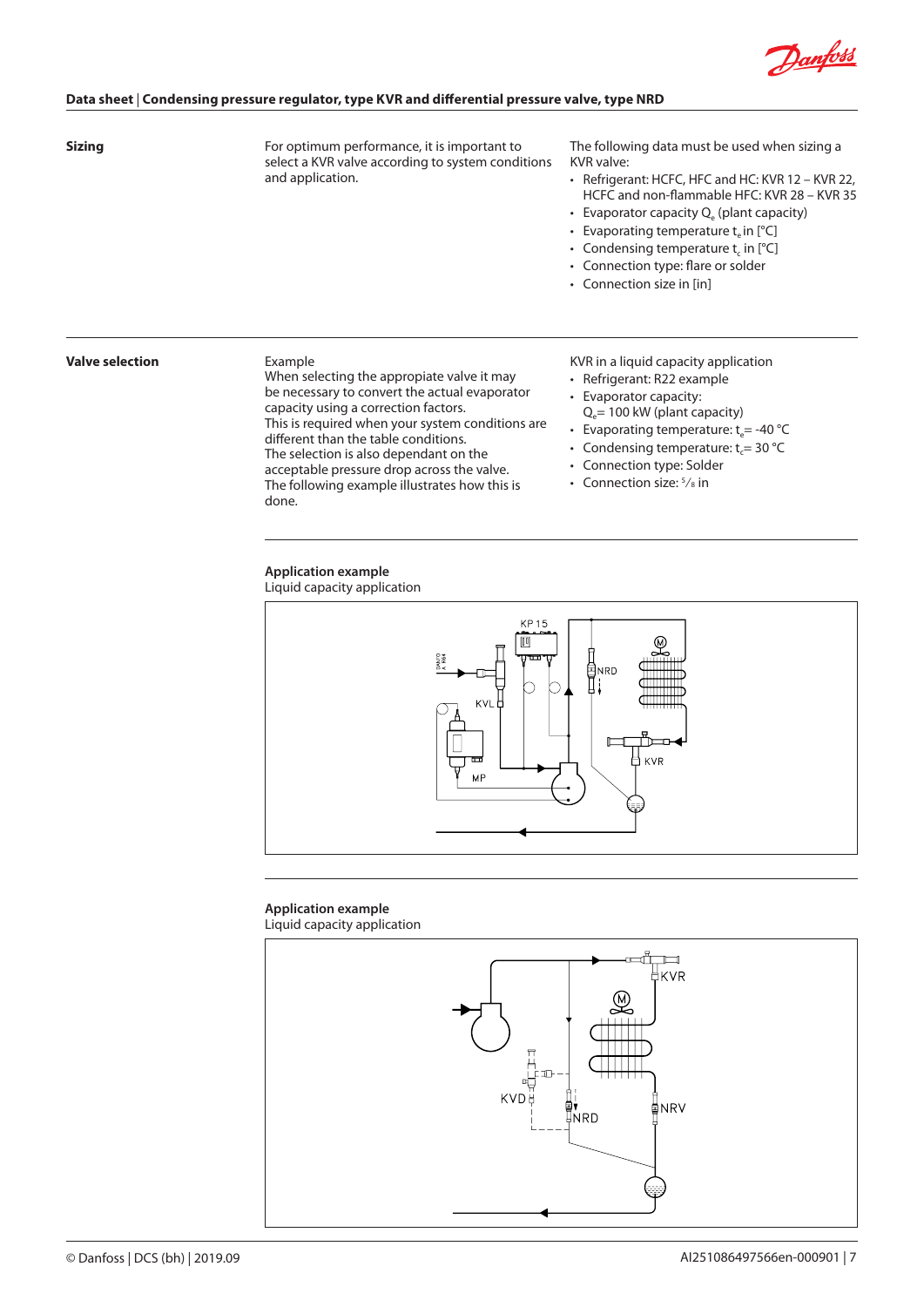

**Valve selection (continued)**

**Step 1** Determine the correction factor for evaporating temperature  $t_e$ .

From the correction factors table an evaporating temperature of -40 °C, R22 corresponds to a factor of 1.09.

#### **Correction factors**

| $L_{\rm e}$<br>[°C] | $-40$ | $-30$ | $-20$ | $-10$ | 0    | 10   |
|---------------------|-------|-------|-------|-------|------|------|
| R22                 | 1.09  | 1.05  | 1.02  | 1.0   | 0.98 | 0.96 |
| R134a               | 1.14  | 1.09  | 1.04  | 1.0   | 0.96 | 0.93 |
| R404A, R507         | 1.18  | 1.11  | 1.05  | 1.0   | 0.95 | 0.92 |
| R407C               | 1.12  | 1.08  | 1.04  | 1.0   | 0.97 | 0.93 |

Plant capacity x correction factor = table capacity

#### **Step 2**

Corrected evaporator capacity is  $Q_e = 100 \times 1.09 = 109.0$  kW

#### **Step 3**

Now select the appropriate capacity table and choose the line for a condensing temperature  $t_c = 30 °C$ .

Using the corrected evaporator capacity, select a valve that provides an equivalent or greater capacity at an acceptable pressure drop.

KVR 12, KVR 15, KVR 22 delivers 142.9 kW at 1.6 bar pressure drop across the valve. Based on the required connection size of  $\frac{5}{8}$  in. ODF, the KVR 15 is the proper selection for this example.

### **Step 4**

KVR 15, 5 ⁄8 in. solder connection: code no. **034L0097** (see ordering list)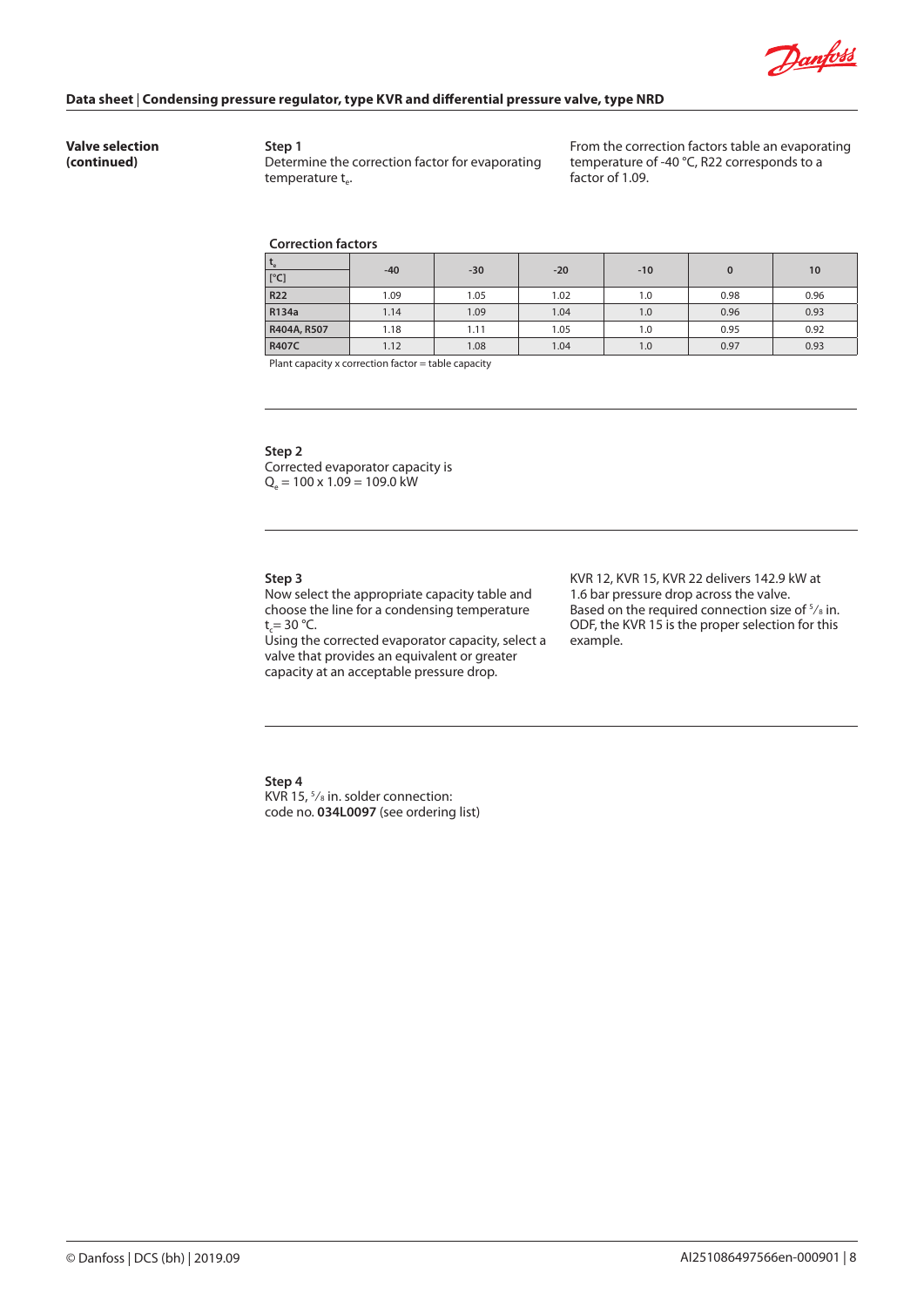

# **Design / Function**

**KVR NRD**



- 4. Main spring
- 5. Valve body
- 6. Equalizing bellows
- 7. Valve plate
- 8. Valve seat
- 9. Damping device
- 10. Pressure gauge connection
- 11. Cap
- 12. Gasket
- 13. Insert
- 14. Copper tube
- 15. Washer
- 16. Teflon disk
- 17. Piston
- 18. Spring
- 19. Valve body 20. Guide
- 21. Stop face



Condensing pressure regulator, type KVR opens upon a rise in pressure on the inlet side, i.e. when the pressure in the condenser reaches the set value. KVR regulation is dependent only on the inlet pressure. Pressure variations on the outlet side of the regulator do not affect the degree of opening, since type KVR has an equalizing bellows (6). The effective area of this bellows corresponds to that of the valve seat.

In addition, the regulator is equipped with an effective damping device (9) to safe-guard against pulsations which can normally occur in refrigeration plant.

The damping device contributes to ensuring a long working life for the regulator without impairing regulation accuracy. Differential valve type NRD begins to open when the pressure drop in the valve is 1.4 bar.

© Danfoss | DCS (bh) | 2019.09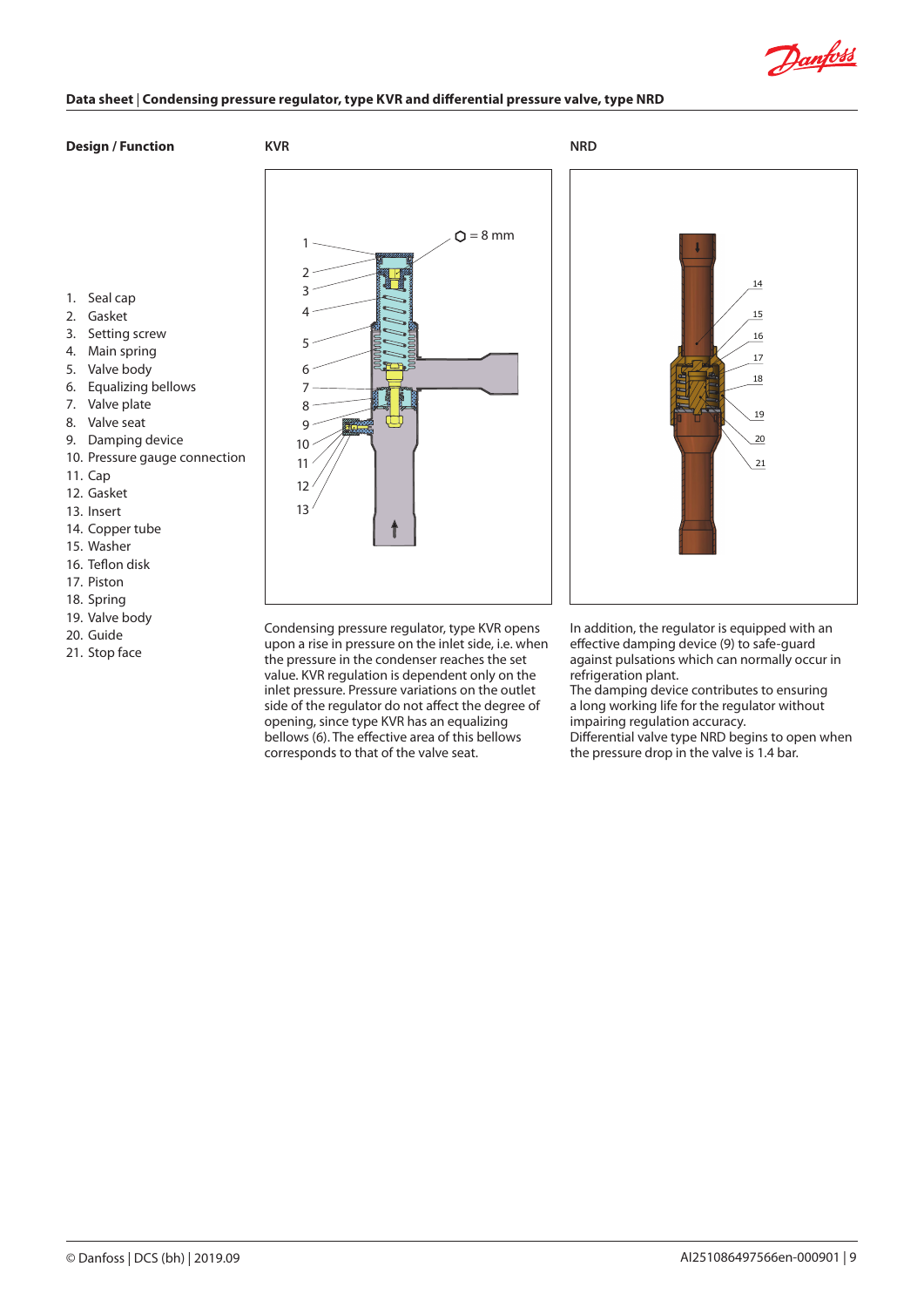

# **P-band and Offset Principle diagram**



# **Proportional band**

The proportional band or P-band is defined as the amount of pressure required to move the valve plate from closed (set point) to fully open position.

### **Example**

If the valve is set to open at 10 bar and the valve P-band is 6.2, the valve will give maximum capacity when the inlet pressure reaches 16.2 bar.

#### **Offset**

The offset is defined as the amount of pressure required to move the valve plate from closed position (set point) to the necessary opening degree for the actual load. The offset is always a part of the P-band.

### **Example with R22**

A working temperature of 36 °C ~ 13 bar is required, and the temperature must not drop below 27 °C  $\sim$  10 bar (set point). The offset will then be 3 bar.